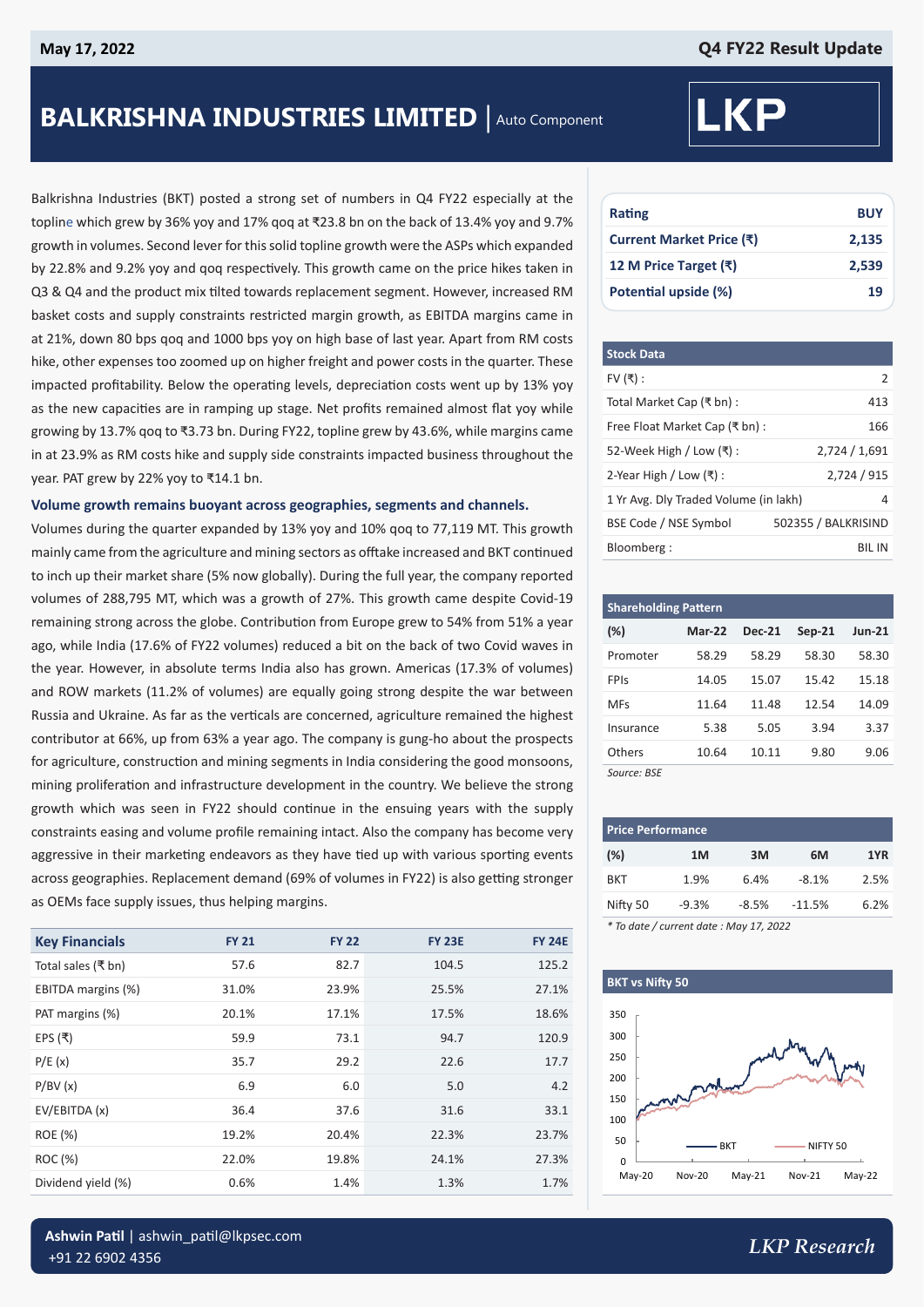#### **Capacity expansion remains the key for future growth**

The company is on track to expand its capacity and taking it up to 360K MT from 285K MT currently, by the end of FY23. The company has continued with its old Waluj plant which produces 25K MT and new Waluj plant which commissioned in September 2021 is now adding 30k MT . The capex program of ₹19 bn (out of which ₹10 bn is spent in FY22) shall add 50k MT at Bhuj brownfield plant. This exhaustive capacity expansion plan should lead the company to be poised for next leg of growth in the OHT sector especially in the developing markets of India and ROW. The company also stands a good chance to further expand in the European and American markets as well with their strategic pricing (10-15% lower than the leaders) initiative. Therefore we believe that as the ramp up completes by end of FY23, we may witness a strong volume growth in all of its verticals and geographies. Management has given a volume target of 330K-340K MT for FY23E, while we expect volumes to grow at 17%/12% in FY 23E/24E.

| YE Mar (₹ mn)            | <b>Q4 FY22</b> | <b>Q3 FY22</b> | $%$ qoq  | <b>Q4 FY21</b> | % yoy      |
|--------------------------|----------------|----------------|----------|----------------|------------|
| Net sales                | 23,738         | 20,300         | 16.9%    | 17,459         | 36.0%      |
| RM cost                  | 11,028         | 9,659          | 14.2%    | 7,213          | 52.9%      |
| Employee cost            | 899            | 967            | $-7.1%$  | 883            | 1.8%       |
| Other expenses           | 6,817          | 5,240          | 30.1%    | 3,945          | 72.8%      |
| <b>EBITDA</b>            | 4,994          | 4,434          | 12.6%    | 5,418          | $-7.8%$    |
| <b>EBITDA Margins %</b>  | 21.0%          | 21.8%          | (80 bps) | 31.0%          | (1000 bps) |
| Other income             | 1,077          | 1,116          | $-3.5%$  | 584            | 84.4%      |
| Depreciation             | 1,167          | 1,145          | 1.9%     | 1,034          | 12.8%      |
| Interest                 | 21             | 18             | 19.6%    | 23             | $-7.0%$    |
| PBT                      | 4,883          | 4,387          | 11.3%    | 4,945          | $-1.2%$    |
| Tax                      | 1,147          | 1,101          | 4.1%     | 1,223          | $-6.2%$    |
| Adj PAT                  | 3,736          | 3,286          | 13.7%    | 3,722          | 0.4%       |
| Adj PAT Margins%         | 15.7%          | 16.2%          | (50 bps) | 21.3%          | (560 bps)  |
| <b>Exceptional items</b> |                |                | N/A      |                | N/A        |
| Reported PAT             | 3,736          | 3,286          | 13.7%    | 3,722          | 0.4%       |

#### **Quarterly Financial Snapshot**

*Source: Company, LKP Research*

#### **Margin growth should follow volume growth**

As we expect capacity build up in the current year, we also believe operating leverage to come into play. Demand is robust across the globe which is not an issue at this point in time or in near future. Additionally we believe supply constraints to ease out by H2 FY23. Therefore margins should see an expansion by then. The company has taken 2-3% price hikes in Q4, while further 3-4% hike shall be taken in June, which should take care of the rising RM costs. The captive Carbon Black plant is yielding 8-10% cost savings in RM costs, while the captive power plant of 20MW at Bhuj should save the power costs as well. Higher replacement business should further add to margin growth. Management has given a long term margin target of 28-30%.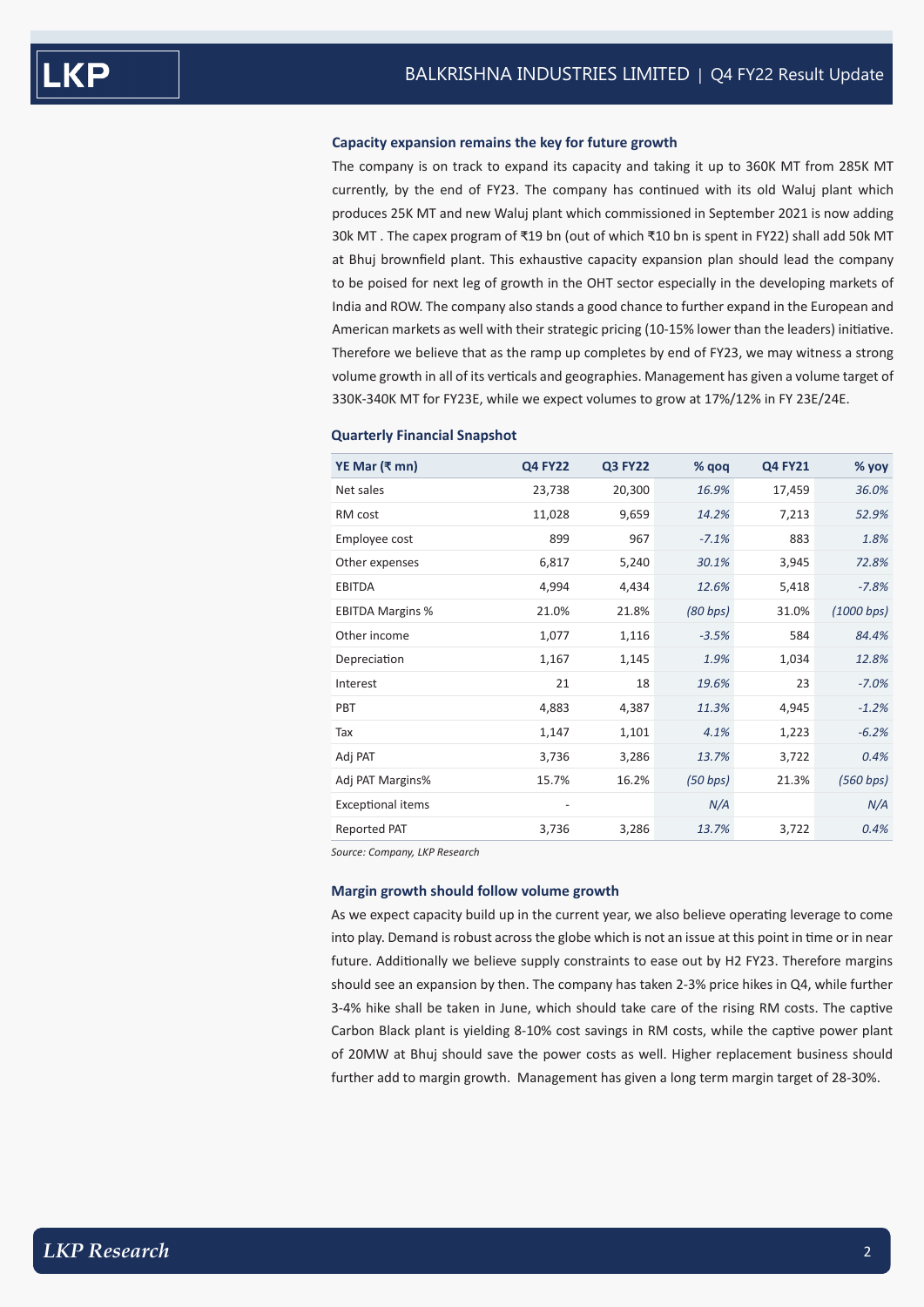## **Outlook and Valuation**

BKT reported good set of numbers especially at the topline. Volume expansion was seen across all the geographies, verticals and channels. Realizations grew on price hikes taken and good product mix. Going forward, India is expected to join the bandwagon with good monsoons and pick up in the farm sector. As the supply constraints settle down, we expect volumes to rise further supported by capacity expansion at its various plants. Higher dependence on Replacement segment should keep the demand buoyant as OEMs are facing supply issues. It will help margins as well. Price hikes taken and to be taken, should further assist margins as RM costs are on rise. Captive Carbon black and Power plants should help saving costs. Capex outlay of ₹11 bn (₹9 bn for capex expansion and ₹2 bn for maintenance capex) for FY23 is not very high and is quite manageable with rich cash reserves. Despite this expense, the management doled out rich dividends of ₹28/share this year which gives comfort to the investors. With raised debt this year for capex expansion, the leverage ratio is still comfortable at 0.28x which we believe to reduce going forward with strong operations. Higher capex outlay in FY22 led to negative FCF, but we believe that the bulk of the capex is behind us, so in FY23, with stronger demand and business, we expect FCF to come back in the green. We therefore value BKT at 21x on FY24E earnings as compared to 17.7x current PE. We maintain a BUY rating on the stock with a target of ₹2,539.



*Source: Company, LKP Research*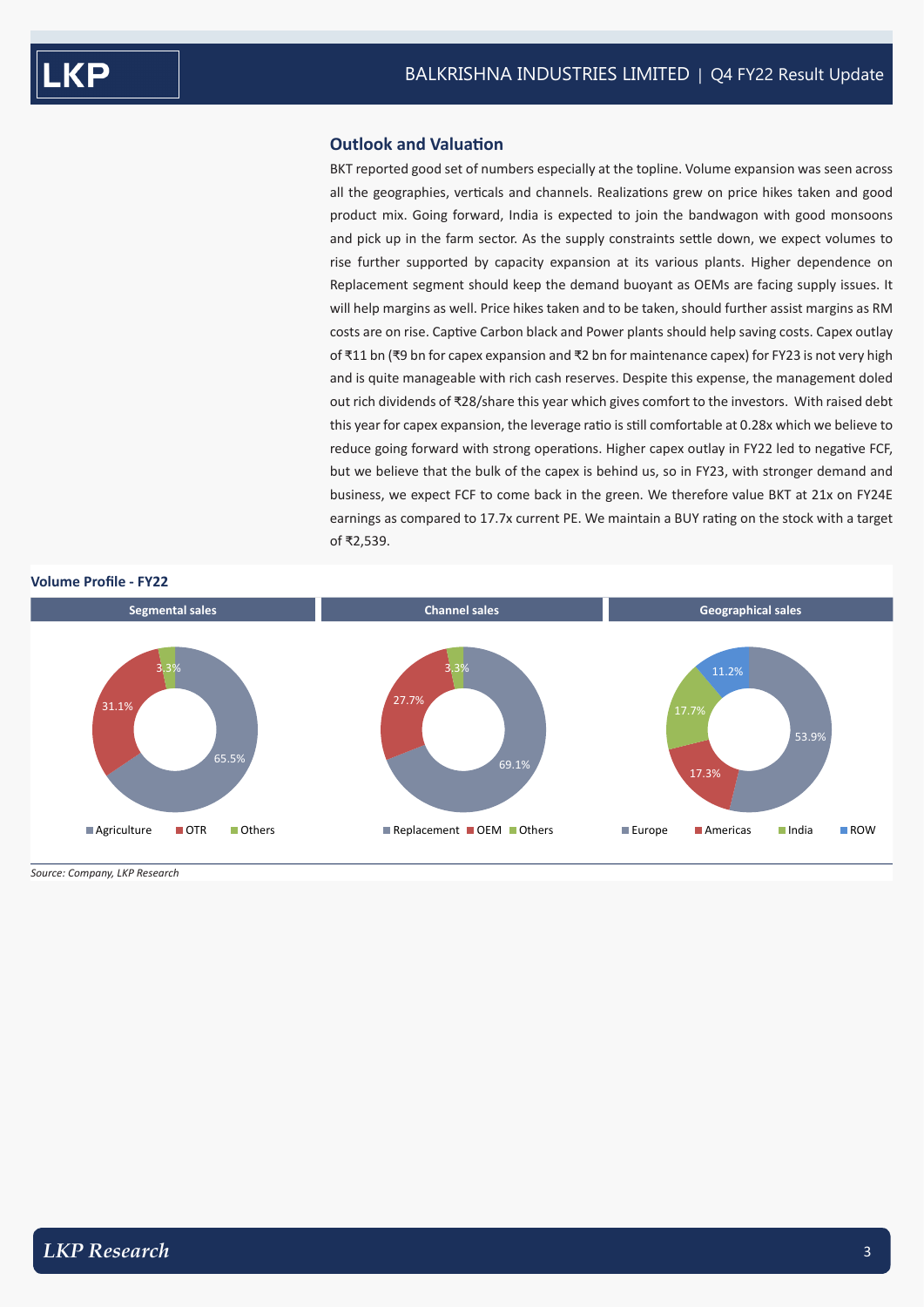## **Income Statement**

| (₹ mn)                   | <b>FY 21</b> | <b>FY 22</b> | <b>FY 23E</b> | <b>FY 24F</b> |
|--------------------------|--------------|--------------|---------------|---------------|
| <b>Total Revenues</b>    | 57,579       | 82,667       | 1,04,462      | 1,25,187      |
| <b>Raw Material Cost</b> | 23,028       | 37,785       | 47,008        | 55,082        |
| <b>Employee Cost</b>     | 3,259        | 3,804        | 5,223         | 6,134         |
| Other Exp                | 13,436       | 21,322       | 25,593        | 30,045        |
| <b>EBITDA</b>            | 17,856       | 19,755       | 26,638        | 33,926        |
| <b>EBITDA Margin(%)</b>  | 31.0%        | 23.9%        | 25.5%         | 27.1%         |
| Depreciation             | 4,062        | 4,438        | 5,140         | 5,368         |
| <b>EBIT</b>              | 13,794       | 15,317       | 21,497        | 28,557        |
| <b>EBIT Margin(%)</b>    | 24.0%        | 18.5%        | 20.6%         | 22.8%         |
| Other Income             | 1,615        | 4,306        | 4,000         | 4,000         |
| Interest                 | 98           | 79           | 120           | 150           |
| <b>PBT</b>               | 15,310       | 19,545       | 25,377        | 32,407        |
| PBT Margin(%)            | 26.6%        | 23.6%        | 24.3%         | 25.9%         |
| Tax                      | 3,756        | 5,437        | 7,106         | 9,074         |
| <b>Adjusted PAT</b>      | 11,554       | 14,108       | 18,272        | 23,333        |
| <b>APAT Margins (%)</b>  | 20.1%        | 17.1%        | 17.5%         | 18.6%         |
| <b>Exceptional items</b> | 0            | 0            | 0             | $\Omega$      |
| <b>PAT</b>               | 11,554       | 14,108       | 18,272        | 23,333        |
| PAT Margins (%)          | 20.1%        | 17.1%        | 17.5%         | 18.6%         |

# **Key Ratios**

| <b>YE Mar</b>                   | <b>FY 21</b> | <b>FY 22</b> | <b>FY 23E</b> | <b>FY 24E</b> |
|---------------------------------|--------------|--------------|---------------|---------------|
| Per Share Data (Rs)             |              |              |               |               |
| Adj. EPS                        | 59.9         | 73.1         | 94.7          | 120.9         |
| <b>CEPS</b>                     | 80.9         | 96.1         | 121.3         | 148.7         |
| <b>BVPS</b>                     | 311.3        | 358.8        | 425.1         | 509.7         |
| <b>DPS</b>                      | 12.0         | 29.0         | 28.4          | 36.3          |
| Growth Ratios(%)                |              |              |               |               |
| <b>Total revenues</b>           | 20.4%        | 43.6%        | 26.4%         | 19.8%         |
| <b>EBITDA</b>                   | 42.9%        | 10.6%        | 34.8%         | 27.4%         |
| EBIT                            | 56.5%        | 11.0%        | 40.3%         | 32.8%         |
| PAT                             | 22.3%        | 22.1%        | 29.5%         | 27.7%         |
| <b>Valuation Ratios (X)</b>     |              |              |               |               |
| PE                              | 35.7         | 29.2         | 22.6          | 17.7          |
| P/CEPS                          | 26.4         | 22.2         | 17.6          | 14.4          |
| P/BV                            | 6.9          | 6.0          | 5.0           | 4.2           |
| EV/Sales                        | 7.1          | 5.0          | 4.0           | 3.3           |
| EV/EBITDA                       | 36.4         | 37.6         | 31.6          | 33.1          |
| <b>Operating Ratios (Days)</b>  |              |              |               |               |
| Inventory days                  | 57.6         | 72.4         | 64.0          | 66.0          |
| Recievable Days                 | 46.3         | 48.5         | 49.0          | 50.0          |
| Payables day                    | 40.2         | 35.7         | 37.0          | 38.0          |
| Net Debt/Equity (x)             | 0.15         | 0.28         | 0.24          | 0.21          |
| <b>Profitability Ratios (%)</b> |              |              |               |               |
| <b>ROCE</b>                     | 22.0%        | 19.8%        | 24.1%         | 27.3%         |
| <b>ROE</b>                      | 19.2%        | 20.4%        | 22.3%         | 23.7%         |
| Dividend payout ratio (%)       | 20.0%        | 39.7%        | 30.0%         | 30.0%         |
| Dividend yield(%)               | 0.6%         | 1.4%         | 1.3%          | 1.7%          |

# **Balance Sheet**

| (₹ mn)                                | <b>FY 21</b> | <b>FY 22</b> | <b>FY 23E</b> | <b>FY 24E</b> |
|---------------------------------------|--------------|--------------|---------------|---------------|
| <b>Equity and Liabilities</b>         |              |              |               |               |
| <b>Equity Share Capital</b>           | 387          | 387          | 387           | 387           |
| Reserves & Surplus                    | 59,686       | 68,859       | 81,649        | 97,983        |
| <b>Total Networth</b>                 | 60,072       | 69,246       | 82,036        | 98,369        |
| Total debt                            | 13           | 5,008        | 4,008         | 3,008         |
| Deferred tax assets/liabilities       | 2,035        | 2,509        | 2,509         | 2,509         |
| Other curent liabilities              | 574          | 552          | 552           | 552           |
| Total non-current liab & provs        | 2,622        | 8,069        | 7,069         | 6,069         |
| <b>Current Liabilities</b>            |              |              |               |               |
| Trade payables                        | 6,335        | 8,075        | 10,589        | 13,033        |
| Short term provs+ borrowings          | 8,978        | 19,463       | 19,963        | 20,463        |
| Other current liabilities             | 2,394        | 3,718        | 3,718         | 3,718         |
| <b>Total current liab and provs</b>   | 17,706       | 31,256       | 34,270        | 37,213        |
| <b>Total Equity &amp; Liabilities</b> | 80,400       | 1,08,570     | 1,23,374      | 1,41,652      |
| <b>Assets</b>                         |              |              |               |               |
| Net block                             | 32,471       | 39,064       | 38,924        | 38,556        |
| Capital WIP                           | 8,555        | 12,584       | 17,584        | 22,584        |
| Other non current assets              | 15,490       | 18,894       | 22,894        | 27,894        |
| <b>Total fixed assets</b>             | 56,516       | 70,542       | 79,402        | 89,033        |
| Cash and cash equivalents(i)          | 543          | 353          | 926           | 1,727         |
| Inventories                           | 9,093        | 16,394       | 18,317        | 22,637        |
| Trade receivables                     | 7,301        | 10,977       | 14,024        | 17,149        |
| Other current assets                  | 3,028        | 3,460        | 3,660         | 3,860         |
| <b>Total current Assets</b>           | 23,886       | 38,029       | 43,972        | 52,618        |
| <b>Total Assets</b>                   | 80,400       | 1,08,570     | 1,23,374      | 1,41,652      |

# **Cash Flow**

| (₹ mn)                          | <b>FY 21</b> | <b>FY 22</b> | <b>FY 23E</b> | <b>FY 24E</b> |
|---------------------------------|--------------|--------------|---------------|---------------|
| <b>PBT</b>                      | 15,310       | 19,545       | 25,377        | 32,407        |
| Depreciation                    | 4,062        | 4,438        | 5,140         | 5,368         |
| Interest                        | 98           | 79           | 120           | 150           |
| Chng in working capital         | $-307$       | $-198$       | $\Omega$      | $\Omega$      |
| Tax paid                        | $-3.488$     | $-4,572$     | $-7,106$      | $-9,074$      |
| Other operating activities      | $-1,480$     | $-2,352$     | 120           | 150           |
| Cash flow from operations (a)   | 17,118       | 13,385       | 27,640        | 32,324        |
| Capital expenditure             | $-9,083$     | $-15,802$    | $-10,000$     | $-10,000$     |
| Chng in investments             | $-2,891$     | $-3,516$     | $-3,800$      | $-4,800$      |
| Other investing activities      | 388          | 423          | $\Omega$      | 0             |
| Cash flow from investing (b)    | $-11,585$    | $-18,887$    | $-13,800$     | $-14,800$     |
| Free cash flow (a+b)            | 5,533        | $-5,503$     | 13,840        | 17,524        |
| Inc/dec in borrowings           | 480          | 15,710       | $-500$        | $-500$        |
| Dividend paid (incl. tax)       | $-2,316$     | $-5,603$     | $-5,482$      | $-7,000$      |
| Interest paid                   | $-98$        | $-77$        | $-120$        | $-150$        |
| Other financing activities      | -8           | $-1$         | 0             | $\Omega$      |
| Cash flow from financing (c)    | $-1,942$     | 10,028       | $-6,102$      | $-7,650$      |
| Net chng in cash (a+b+c)        | 103          | $-47$        | 633           | 800           |
| Closing cash & cash equivalents | 341          | 293          | 926           | 1,727         |